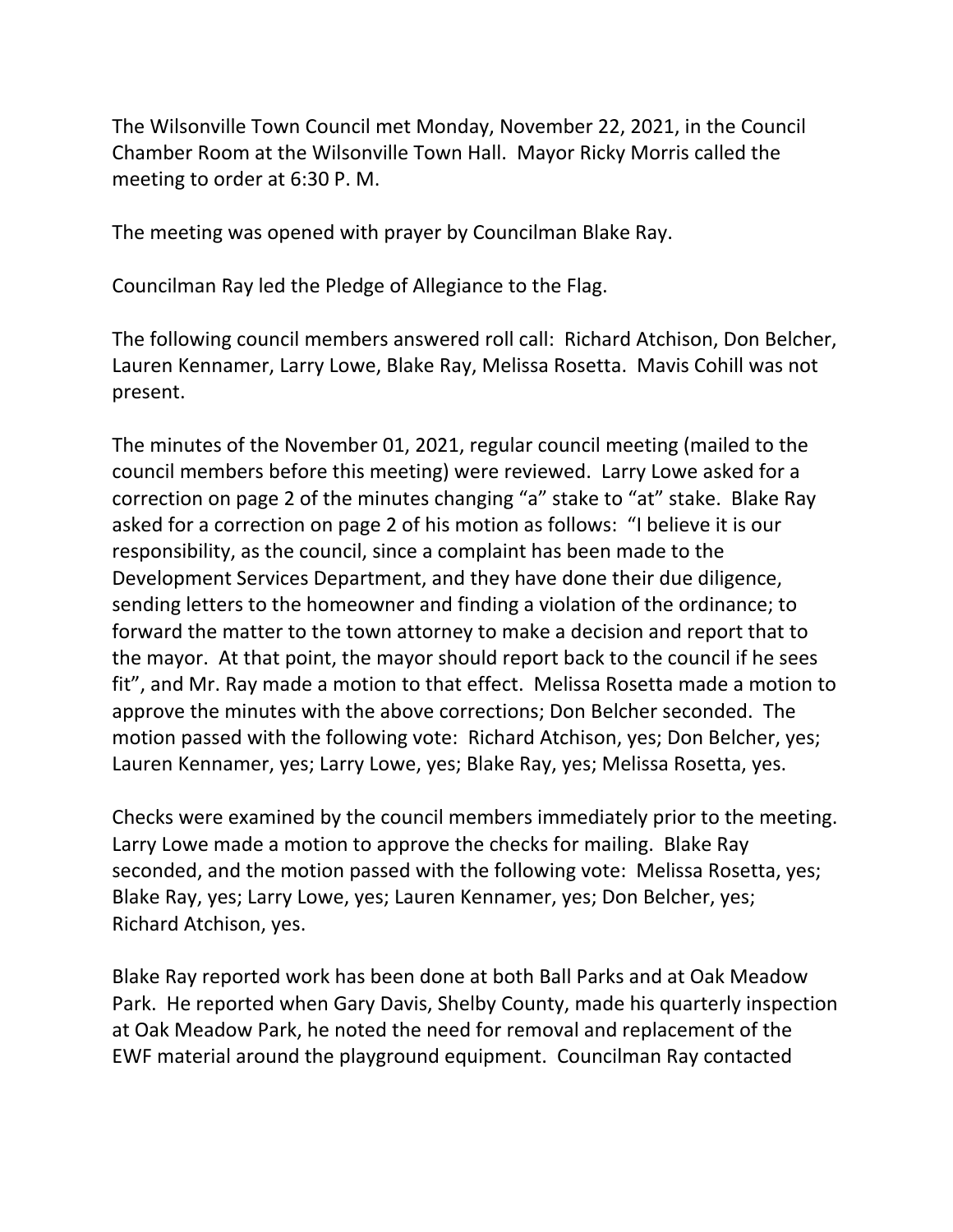Bliss Products, a company used by Shelby County, who will remove the old product and deliver and install ten inches of fill around all the playground equipment for \$7,459.00. If we do the removal and installation, the price will be \$2,229.00. Larry Lowe stated we should get the material and do the installation ourselves. Richard Atchison stated grass cutting is coming to an end and our men should have time to do that. Roger Perry said the men would have time and said the only problem is it is usually wet during that time. Don Belcher said we should go ahead and get it done. Don Belcher made a motion to proceed with the project with the company doing the installation; Lauren Kennamer seconded the motion. The motion passed with the following vote: Richard Atchison, no; Don Belcher, yes; Lauren Kennamer, yes; Larry Lowe, no; Blake Ray, yes; Melissa Rosetta, yes.

Councilman Ray stated the money was spent at the two ball parks because teams from Columbiana may rent the fields for practicing and may even need to schedule some games at our field.

Councilman Ray is also still looking into storm shelters. There is a company in Tennessee that do prefab concrete shelters, but they only hold about fifteen people each. There is a company in Hartselle, Alabama, that do thick metal structures that hold about one-hundred-twenty people each. Richard Atchison stated the custom made shelters would be very expensive.

Lauren Kennamer reported there is still not a scheduled final sidewalk inspection date.

Larry Lowe reported the Christmas tree was put up today at Central Park.

Melissa Rosetta said there were three-hundred- fifty families who were helped by the Food Bank this month. Larry Lowe said there were a lot of people who came through the line.

Kay Ray stated the Library Board is supposed to have a council member serve as liaison to attend the board meetings. The Board would like Melissa Rosetta to do this. She has agreed.